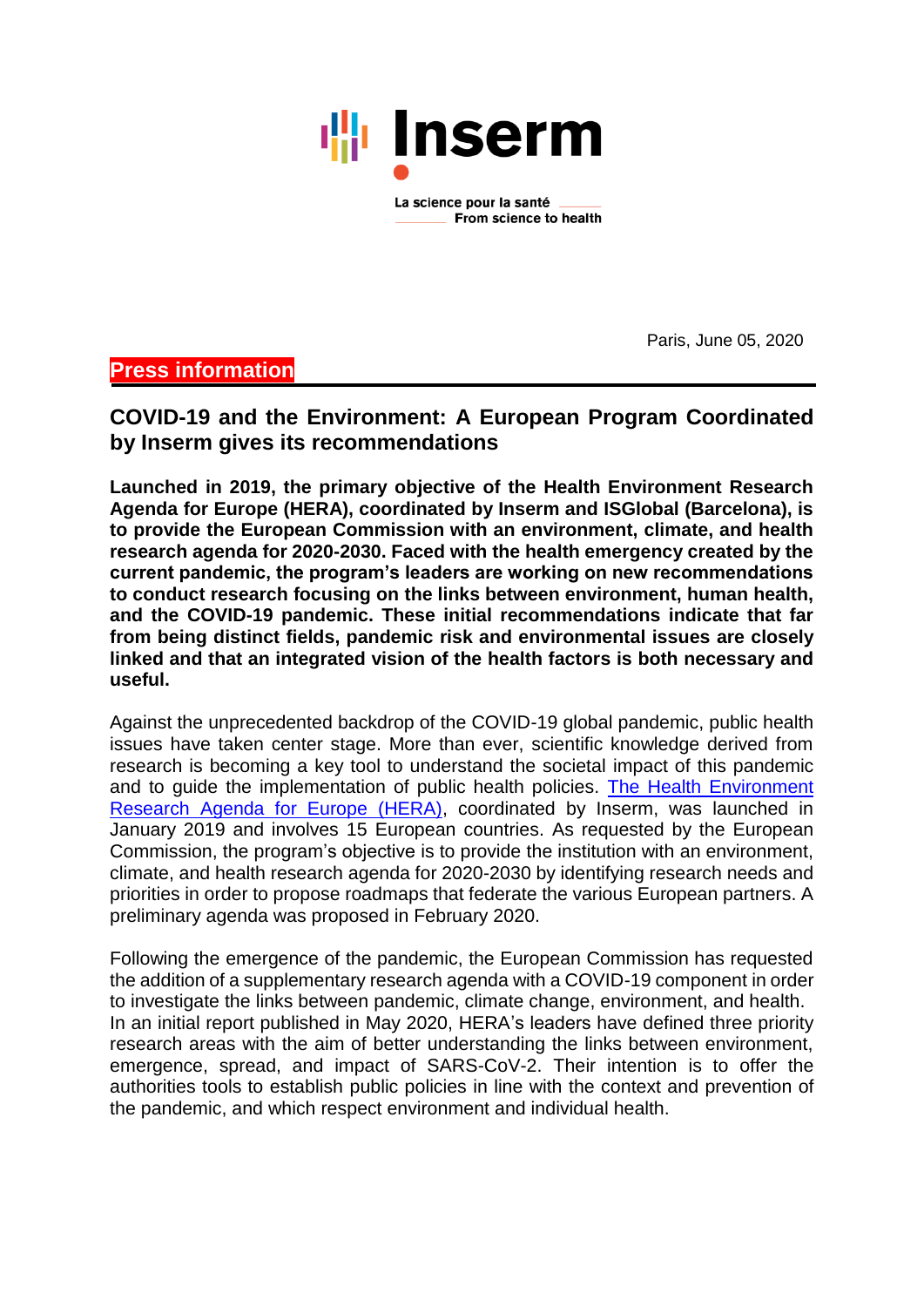### **1. Environmental drivers of SARS-CoV-2 emergence and spread**

Improved understanding of the emergence of SARS-CoV-2 involves finding out more about its lifecycle and how the interactions between humans and animals (wild, farmed, or domestic) have contributed to it – and in particular the impact of human activities on deforestation, biodiversity, and wild animal behaviors.

The researchers also recommend the continued study of the issues of climate sensitivity and virus seasonality. Obtaining more information on how the virus spreads and identifying its potential resistance to certain environments would make it possible to improve our understanding of how it is propagated. These studies must be accompanied by the development of solid and innovative modelling tools.

## **2. Health impact of COVID-19 and environmental stressors**

The researchers emphasize the importance of harmonizing cohorts, tools, and methodologies at European level in order to better identify at risk populations. The use of major European patient cohorts would make it possible to evaluate more precisely and more reliably the interactions between the pandemic, the response to it, and the diseases favored by environmental factors. Large-scale cohorts would also notably improve the evaluation of comorbidities that are linked to the chronic diseases implicated in severe cases of COVID-19, particularly cardiovascular and pulmonary diseases. "*We observe that chronic diseases contributing to COVID-19 severity are at least partially promoted by environmental factors*"*,* states Robert Barouki who is coordinating the project at Inserm, "*it would be particularly relevant to study how various environmental factors impact the immune and cardiovascular systems*", he adds*.*

Such data would prove valuable to better understand, at individual country level, the efficacy of various health and environmental protection policies that were established to respond to the pandemic.

### **3. Impact of COVID-19 on society, the economy, and health**

Evaluating of the psychological and socioeconomic impacts of various response strategies to the pandemic will also prove essential to minimize them and to improve resilience at European, national, and individual levels.

Knowing more about the societal impact (lifestyle changes, role of the urban environment, redefinition of the work environment, impact on physical and mental health, worsening of domestic violence, vulnerable populations, etc.) of the interhuman strategies which were set up to limit viral spread, such as lockdown or social distancing, will make it possible to better understand the means of implementing new public policies.

The European Commission has already launched a call for projects relating to COVID-19. One of its components aims to support and harmonize the studies on cohorts at European level. Other calls for projects are expected to follow. *"The development of research at the crossroads of pandemics, environment, and health is relevant not only*